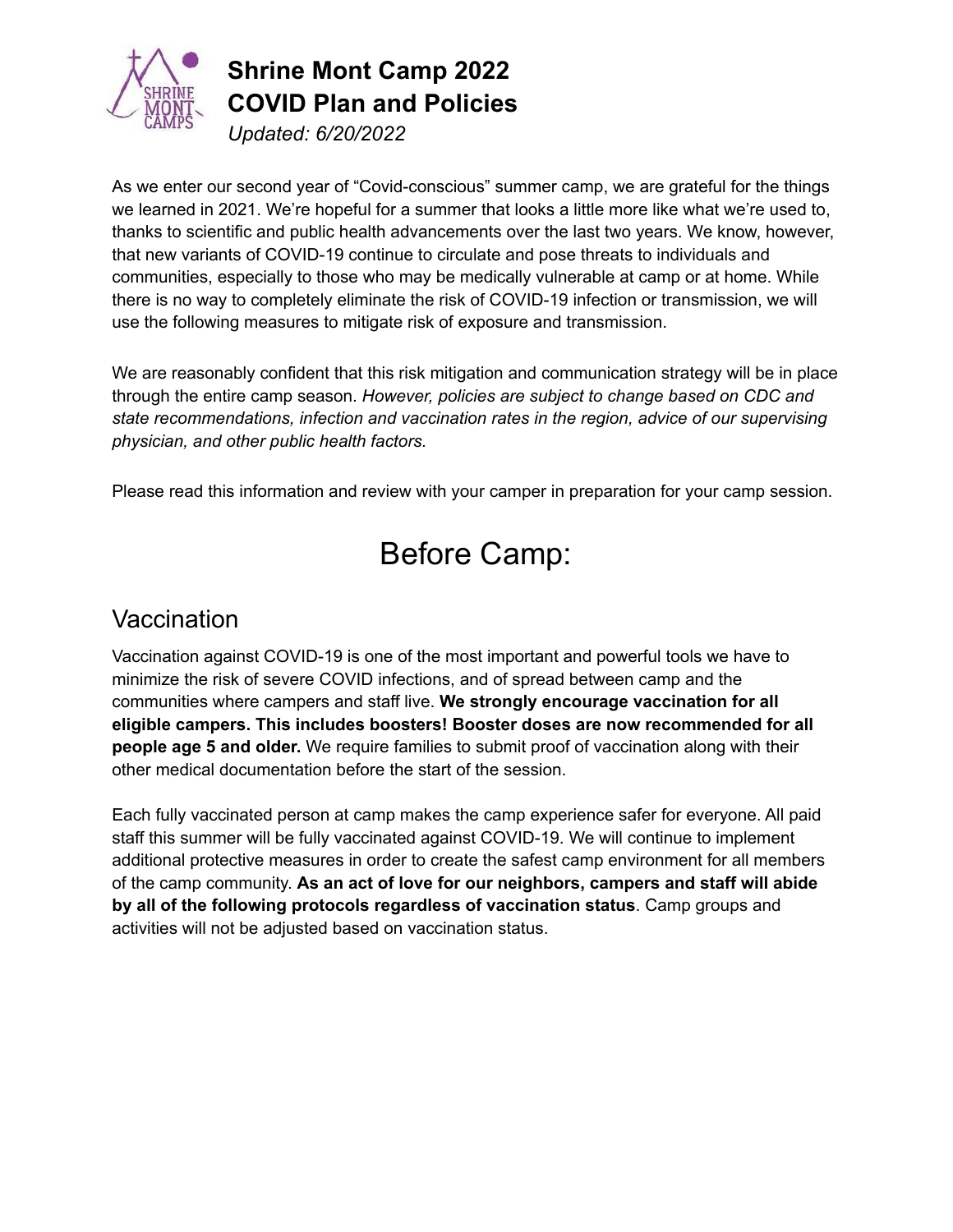

**Shrine Mont Camp 2022 COVID Plan and Policies**

*Updated: 6/20/2022*

### Risk Mitigation at Home

In the week prior to camp, we strongly encourage your camper and household to take as many preventative measures as you can, including:

- Avoiding or minimizing contact with people outside of your household
- Wearing masks when indoors, places other than your home, and outdoors when physical distance is not possible (in large crowds for example)
- Staying physically distanced from other people
- Washing hands with soap and water frequently
- Limiting non-essential travel and exposure to large crowds

We know that total isolation before camp is not possible for many campers and families, but encourage you to be especially conscious of potential COVID exposure in any way that you can before camp. Making some changes is better than making none!

## Arrival Testing

The Virginia Department of Health has provided us with rapid antigen tests. All staff will test frequently throughout the summer. **As part of camp openings this year, all campers will be required to take a rapid test at check-in.** Families will proceed through our drive-through testing zone and remain in their cars until camp staff bring notice of a negative test.

Campers testing positive for Covid-19 at opening will not be able to attend that session of camp. In such cases, we can either switch the camper's registration to a session later in the summer or offer a full refund. **We recommend all campers take a rapid test before traveling to Shrine Mont to avoid a surprise at opening!**

# During the Camp Session

### Cohorting and Communication

#### *This year, we will not be breaking down into strict cohorts as we did in 2021, but instead acknowledge that there is risk of exposure to all at camp if anyone contracts Covid-19***.**

Due to our relatively small sized program, we have decided to accept these risks of transmission between participants in a camp session. We will already have natural separation between groups living at different campsites. Breaking camp down into smaller groups than that would limit campers' experience of community at camp and put a disproportionate strain on camp staff. In addition, only campers in the same cabin would spend any time indoors together unmasked.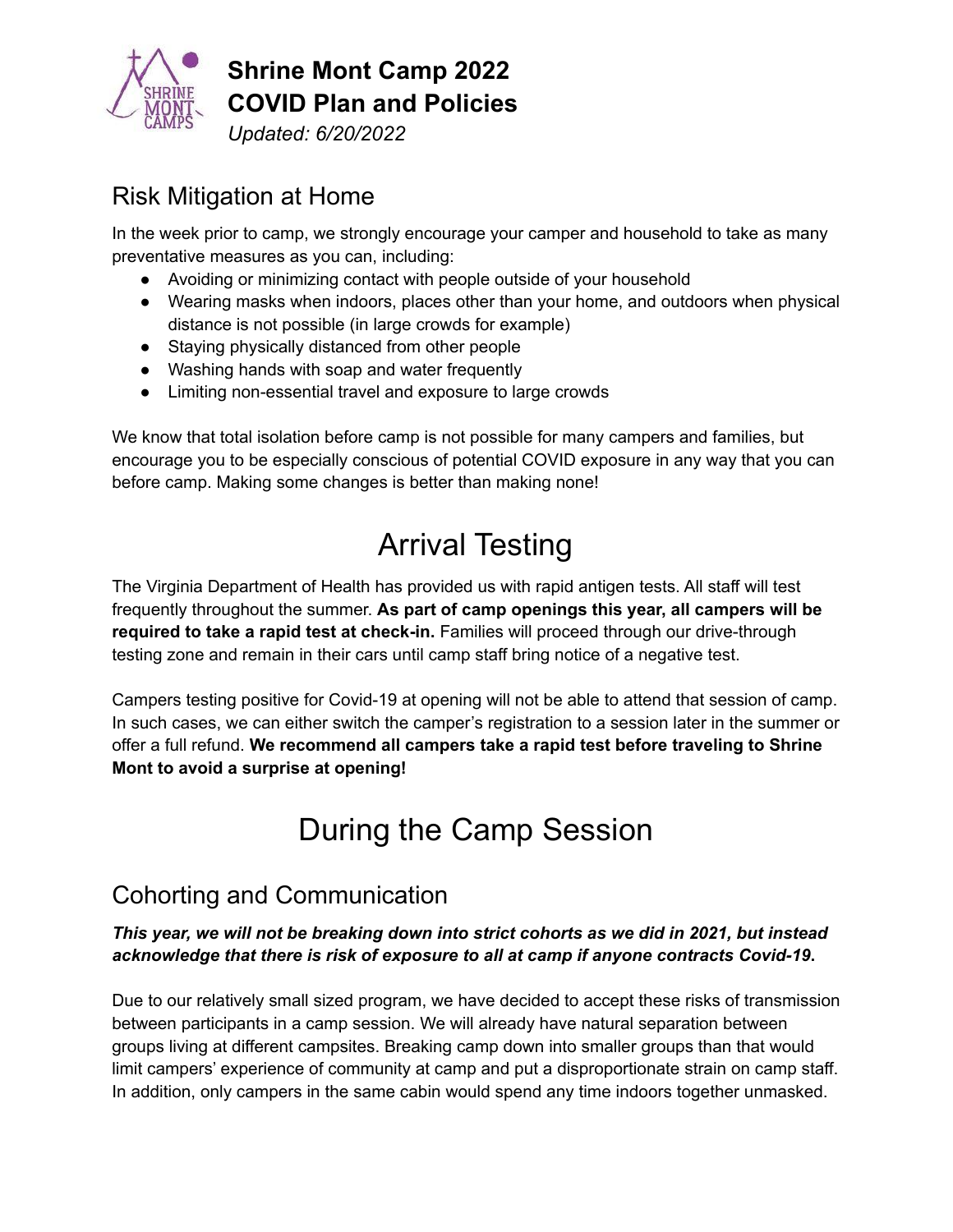

**Shrine Mont Camp 2022 COVID Plan and Policies** *Updated: 6/20/2022*

#### **If there is a known COVID-19 case at a camp session, we will notify parents/guardians of campers in the same cabin as the person testing positive!**

If you would like to be notified of any/all confirmed cases at camp, please email Paris. If notified of an exposure, we will not provide identification of the person testing positive for COVID-19.

### Communicable Disease Plan/Quarantine

For the purposes of isolation and quarantine, the CDC outlines four groups:

- **Unvaccinated**: persons who have not completed the primary series for any COVID-19 vaccine.
- **Vaccinated**: persons who have completed the primary series of injections for a COVID-19 vaccine, and are approved for, but have not received all the boosters available to them.
- **Vaccinated and up-to-date**: persons who have received all doses in the primary series and all boosters recommended for them, when eligible.
- **Prior infection immunity**: The CDC has set the timeline for a prior infection that confers immunity to COVID-19 at 90 days.

In the event of a diagnosed or suspected communicable disease, campers will be isolated in a private bedroom in an infirmary or in another space as needed. They will be cared for by the nurse and a member of the counselor or Admin staff until parents arrive. The camper's parent or guardian will be contacted in the event of any symptoms requiring an extended stay in an infirmary, or in the event that a camper has been exposed to a confirmed communicable disease such as COVID-19.

Campers with the following symptoms will be isolated and we will administer a rapid antigen test.

- Fever of 100.3 or greater
- Vomiting
- Chills
- Muscle aches
- New loss of taste or smell

**If a camper tests positive for a communicable disease such as COVID-19 their family will be contacted immediately and asked to pick up their camper.** Additionally, the families of all campers in the same cabin as the camper testing positive will be notified.

**Vaccinated and up-to-date campers or those with prior infection immunity** who are in a cabin with a confirmed case of COVID-19 will be required to mask in additional settings and test daily for 5 days.